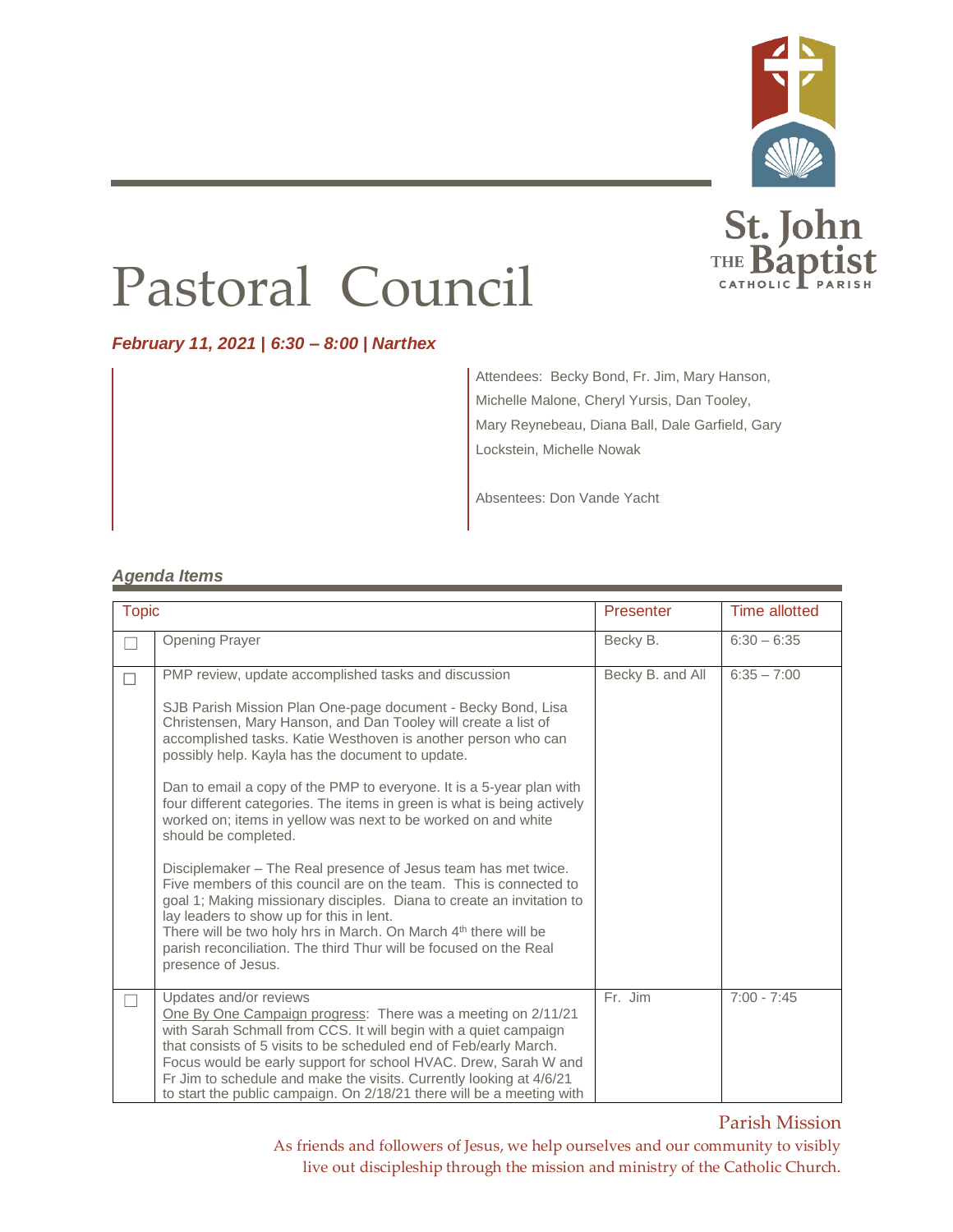| the Diocese Building Commission to secure approval of the HVAC                                                                                                                                                                                                                                                                                                                                                   |     |               |
|------------------------------------------------------------------------------------------------------------------------------------------------------------------------------------------------------------------------------------------------------------------------------------------------------------------------------------------------------------------------------------------------------------------|-----|---------------|
| project. This weekend the narthex will have the large boards with<br>the graphics. Becky B said we all deeply believe this will be a great<br>thing for our community. The more we can stay positive and talk<br>about the project the better. Need to make sure we all feel confident<br>with the proposal. Michelle N shared when they were deciding on                                                        |     |               |
| churches, they visited three schools and then went to mass. She<br>said it was the mass/parish partnership that sold them on SJB.<br>People need to know the school/parish go together.                                                                                                                                                                                                                          |     |               |
| Value Engineering Team progress:<br>Bassett is going to have a meeting 2/16 with the value engineers to<br>discuss the HVAC project.                                                                                                                                                                                                                                                                             |     |               |
| Commons and parking lot and playground project team met on<br>2/3/21. Bill Monfre is the lead. Some parking lot areas need<br>foundational work. Core studies to be done in the future.                                                                                                                                                                                                                          |     |               |
| Projected cost to demo the current parish office is approx \$90,000.<br>We cannot demolish it, keep the foundation and build on it because<br>of setbacks that would need to apply with the rebuild. The options<br>are either keep it and use it or demolish it. The cost includes<br>demolishing the little garage off of Cardinal. The cost to get the<br>current parish office up to code is very expensive. |     |               |
| Heating system cost for the Ministry Center is \$95,000 from<br>Hurckman. It included forced air, two systems with upstairs being<br>different than downstairs. Waiting on steam boiler and forced air<br>proposal from Bassett.                                                                                                                                                                                 |     |               |
| Ministry Center project team to meet on 2/24. Goal will be to discuss<br>SWOT analysis, current usage, potential usage, necessary<br>investments (HVAC), potential investments and architectural<br>renderings.                                                                                                                                                                                                  |     |               |
| Ministry center heating system – Are we getting get rid of the steam<br>boiler pipes? If they can be used with the boiler option they would<br>use what we have if they are okay. There will be a test of the pipes.                                                                                                                                                                                             |     |               |
| <b>Campaign Cabinets progress:</b><br>Presenting in March. Decision was made to focus on commons<br>revision for Feb 20-21. Parking lot and playground presentation will<br>be in March and will be connected to the Ministry Center<br>presentation. Large boards are being created.                                                                                                                            |     |               |
| The boards that are completed will be on display. The other boards<br>will be added as they are done.                                                                                                                                                                                                                                                                                                            |     |               |
| Becky said they decided to pull parking lot and playground from the<br>school renovation because they wanted the school piece to be really<br>well explained. And the parking lot is for everyone, not just the<br>school.                                                                                                                                                                                       |     |               |
| Diana reminded everyone about the prayer builders. She sends out<br>emails of prayer alerts about meetings and what is happening in our<br>parish and to pray for it. Diana feels it is working.                                                                                                                                                                                                                 |     |               |
| Parish council badges - Dan will get new badges for everyone with<br>the new logos. They should be worn at masses.                                                                                                                                                                                                                                                                                               | Dan | $7:45 - 7:46$ |
| Has the attendance at mass gone up?<br>Weekend of 1/9 & 1/10 - 531                                                                                                                                                                                                                                                                                                                                               |     |               |

## Parish Mission

As friends and followers of Jesus, we help ourselves and our community to visibly live out discipleship through the mission and ministry of the Catholic Church.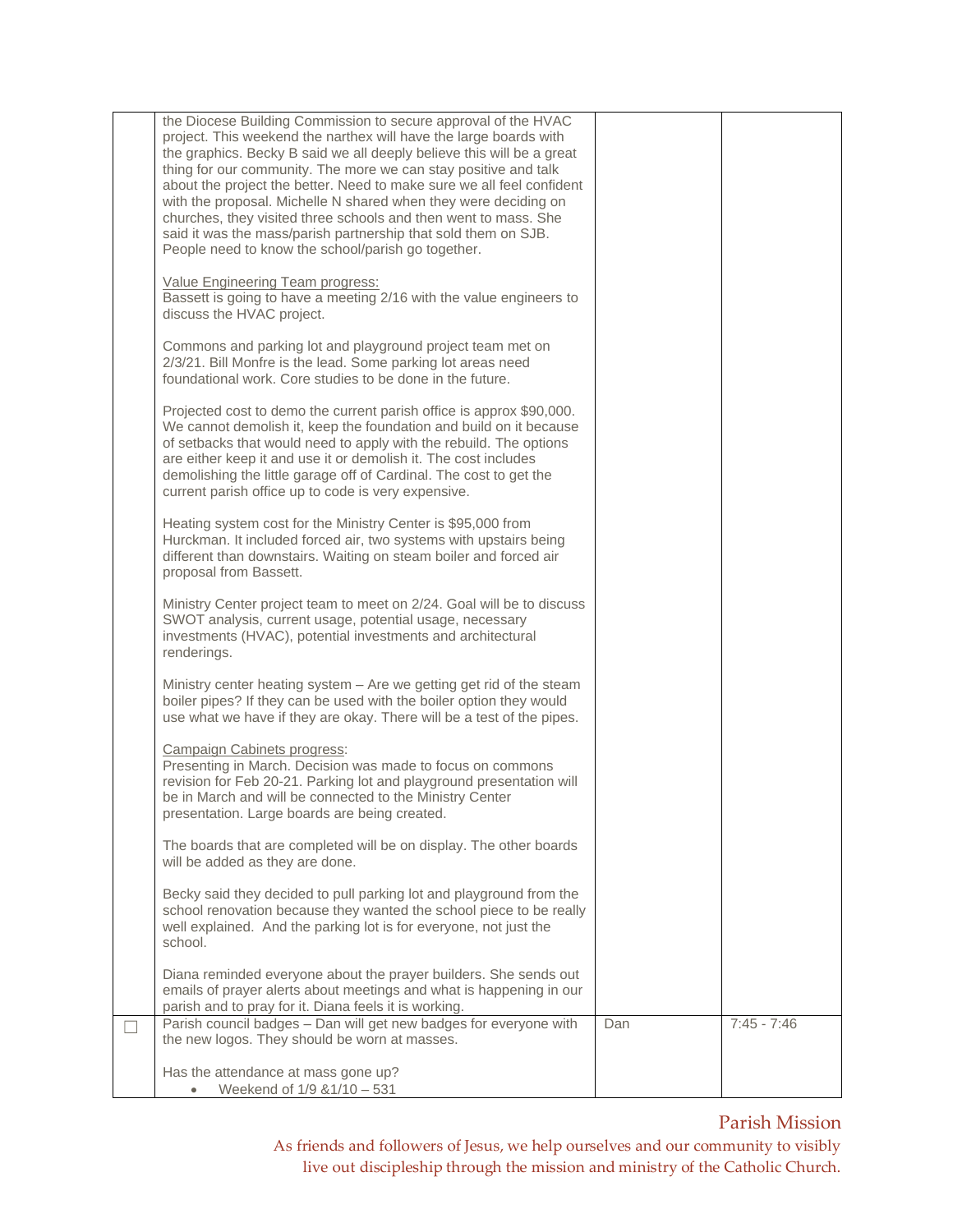| Weekend of $1/16$ & $1/17 - 560$ There were only 73 at the<br>$\bullet$                                                  |        |               |
|--------------------------------------------------------------------------------------------------------------------------|--------|---------------|
| Sat mass because of the packer game.                                                                                     |        |               |
| Weekend of 1/23 & 1/24 - 463                                                                                             |        |               |
| Weekend of 1/30 & 1/31 - 560                                                                                             |        |               |
| Weekend of 2/6 & 2/7 - 459                                                                                               |        |               |
| 250 is our cap with the pandemic at each mass.<br>$\bullet$                                                              |        |               |
|                                                                                                                          |        |               |
| Prior to the pandemic mass attendance was approx 1500.                                                                   |        |               |
| Parishioners re-engagement ideas<br>Fr said there is a new entity called "The staff leadership team". All                | Mary H | $7:46 - 7:55$ |
| members are fulltime employees. They meet every Tuesday. The                                                             |        |               |
| focus over the next 3-6 months is engaging parishioners. There are                                                       |        |               |
| 6 blocks they will be reviewing:                                                                                         |        |               |
| 1: Digit Mission Live Streaming                                                                                          |        |               |
| 2: Liturgy                                                                                                               |        |               |
| 3 Parish Community                                                                                                       |        |               |
| 4. Discipleship                                                                                                          |        |               |
| 5. Community Outreach and Hospitality                                                                                    |        |               |
| 6: Caring Connection                                                                                                     |        |               |
| Mary H asked if there is anything we can do to welcome people,                                                           |        |               |
| especially with the Easter masses coming up. Michelle shared an                                                          |        |               |
| idea about a wooden coin with a cross on it and a prayer on the                                                          |        |               |
| other side. Maybe we do something with sacred SJB. Cheryl Yursis                                                         |        |               |
| donated money to cover the coins. Looking to possibly mail it to                                                         |        |               |
| everyone along with the church schedule. Michelle Nowak, Becky                                                           |        |               |
| Bond, and Mary Hanson will all help with stuffing envelopes.                                                             |        |               |
| Michelle N will look for coins. Cheryl, Mary R, Gary R, Dan will work                                                    |        |               |
| on something that can be mailed.                                                                                         |        |               |
|                                                                                                                          |        |               |
| Mary R will verify if the Diocesan is at 50% capacity at any space.                                                      |        |               |
| Easter - Fr shared they are thinking of doing the registration                                                           |        |               |
| process again as well as adding a mass on Easter Sunday.                                                                 |        |               |
|                                                                                                                          |        |               |
| Liaison updates                                                                                                          | All    | $7:45 - 7:55$ |
| Social Concerns group - They will be doing the Lenten tree. The                                                          |        |               |
| group used to do the NEW community meals but with the pandemic                                                           |        |               |
| they weren't able to. Instead, they are giving monetary donations to                                                     |        |               |
| buy the food. The two ladies that were heading this up have stepped                                                      |        |               |
| down.                                                                                                                    |        |               |
| SAC - All of the calendar raffle tickets were sold. They brought in a                                                    |        |               |
| good amount of money. As a school they have met their fundraising                                                        |        |               |
| goal for the year. Covid cases have been very low at school. SAC                                                         |        |               |
| and the Booster club have committed \$15,000 to the HVAC project.                                                        |        |               |
| Michelle N will talk with Sarah about communicating these two                                                            |        |               |
| donations.                                                                                                               |        |               |
|                                                                                                                          |        |               |
| Hospitality - They have been trying to figure out how to connect with                                                    |        |               |
| new parishioners. They have been making calls but haven't been                                                           |        |               |
| able to see them in person. Looking into what can be done. They                                                          |        |               |
| will be sending new parishioners anniversary cards the first year.<br>The group will be doing a suggestion/question box. |        |               |
|                                                                                                                          |        |               |
| Financial update: The new priest at Nativity asked other parishes to                                                     |        |               |
| do a friendly competition for the Bishop's appeal. It is called the                                                      |        |               |
| horse race. There are a few parishes that are at 30% of the bishop                                                       |        |               |
| appeals goal. We are one of them.                                                                                        |        |               |
|                                                                                                                          |        |               |